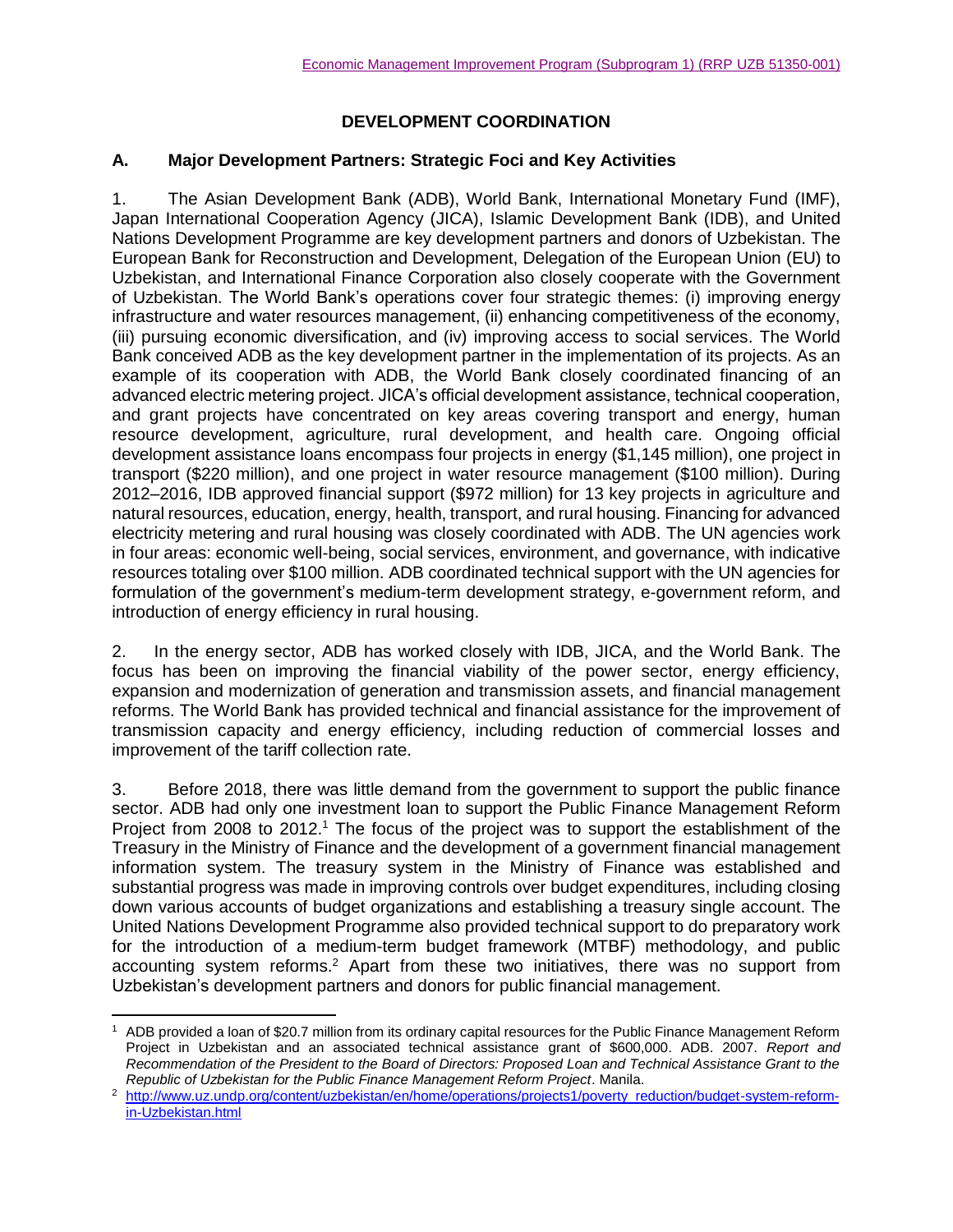4. The proposed program is the first ever loan, based on the programmatic approach, to Uzbekistan provided by ADB that deals with various areas of economic management including public financial management and reforms in state-owned enterprises (SOEs). The proposed policy-based loan will support efforts made by the Government of Uzbekistan to identify and implement reforms covering (i) improved transparency and accountability of overall state statistics and macroeconomic indicators; (ii) improvement of public finances through regular evaluation, introduction of internal audit, and introduction of medium-term budget framework; (iii) improved financial intermediation, especially for the private sector; and (iv) improved corporate governance, accounting, and debt management of SOEs, with a specific focus on JSC Uzbekenergo.

5. The World Bank is currently processing a budget support program (development policy operation of \$500 million) for Uzbekistan—to be approved in 2018. The proposed prior actions are divided across three pillars: (i) foundation for sustainable economic growth and macrofinancial resilience, (ii) supporting market creation for private-sector development, and (iii) enabling jobs, and managing social risks.

6. It has been agreed that ADB and the World Bank will cross-refer to the complementary reforms in their respective loan documents. ADB and the World Bank are collaborating in dealing with identifying and implementing reforms to promote improved banking, supervision, facilitate financial transparency in selected SOEs (such as introduction of International Financial Reporting Standards [IFRS] compliant financial statements), and private sector development. The main objective of this collaboration is to introduce complementary reforms and reinforce a concerted reform effort. ADB is also coordinating with the IMF and sharing technical assistance (TA) resources for strengthening data collection, analysis, and dissemination (reform area 1). The Government of Switzerland's is also providing TA resources to finalize the design and coverage of the national summary data page, with the support of ADB and the IMF. Thus, ADB's collaboration spans both program design and policy implementation.

7. The IMF Executive Board recently concluded its Article IV Consultation with the Republic of Uzbekistan with a focus on ensuring macroeconomic stabilization.<sup>3</sup> The proposed program seeks to address some issues highlighted in the IMF staff report.

## **B. Institutional Arrangements and Processes for Development Coordination**

8. Partnerships with development agencies involve close dialogue between the government and development agencies through ADB's Uzbekistan Resident Mission. This involves regular meetings with heads of agencies as well as active consultations with the IMF missions. ADB also shares knowledge and discusses possible collaborations in relevant areas of assistance with other development partners and donors. Regular consultations and programming-related meetings are held with the World Bank, the Delegation of the EU to Uzbekistan, JICA, the European Bank for Reconstruction and Development, and other bilateral agencies.

## **C. Achievements and Issues**

9. Currently, there are a few development partners and donors active in Uzbekistan in the area of public resource management. ADB and the World Bank, in cooperation with the IMF, are leading the process and have consulted other relevant stakeholders (including the Delegation of

 $\overline{a}$ <sup>3</sup> Republic of Uzbekistan: 2018 Article IV Consultation Press Release; Staff Report; and Statement by the Executive Director for the Republic of Uzbekistan. [http://www.imf.org/en/Publications/CR/Issues/2018/05/11/Republic-of-](http://www.imf.org/en/Publications/CR/Issues/2018/05/11/Republic-of-Uzbekistan-2018-Article-IV-Consultation-Press-Release-Staff-Report-and-Statement-45873)[Uzbekistan-2018-Article-IV-Consultation-Press-Release-Staff-Report-and-Statement-45873](http://www.imf.org/en/Publications/CR/Issues/2018/05/11/Republic-of-Uzbekistan-2018-Article-IV-Consultation-Press-Release-Staff-Report-and-Statement-45873)